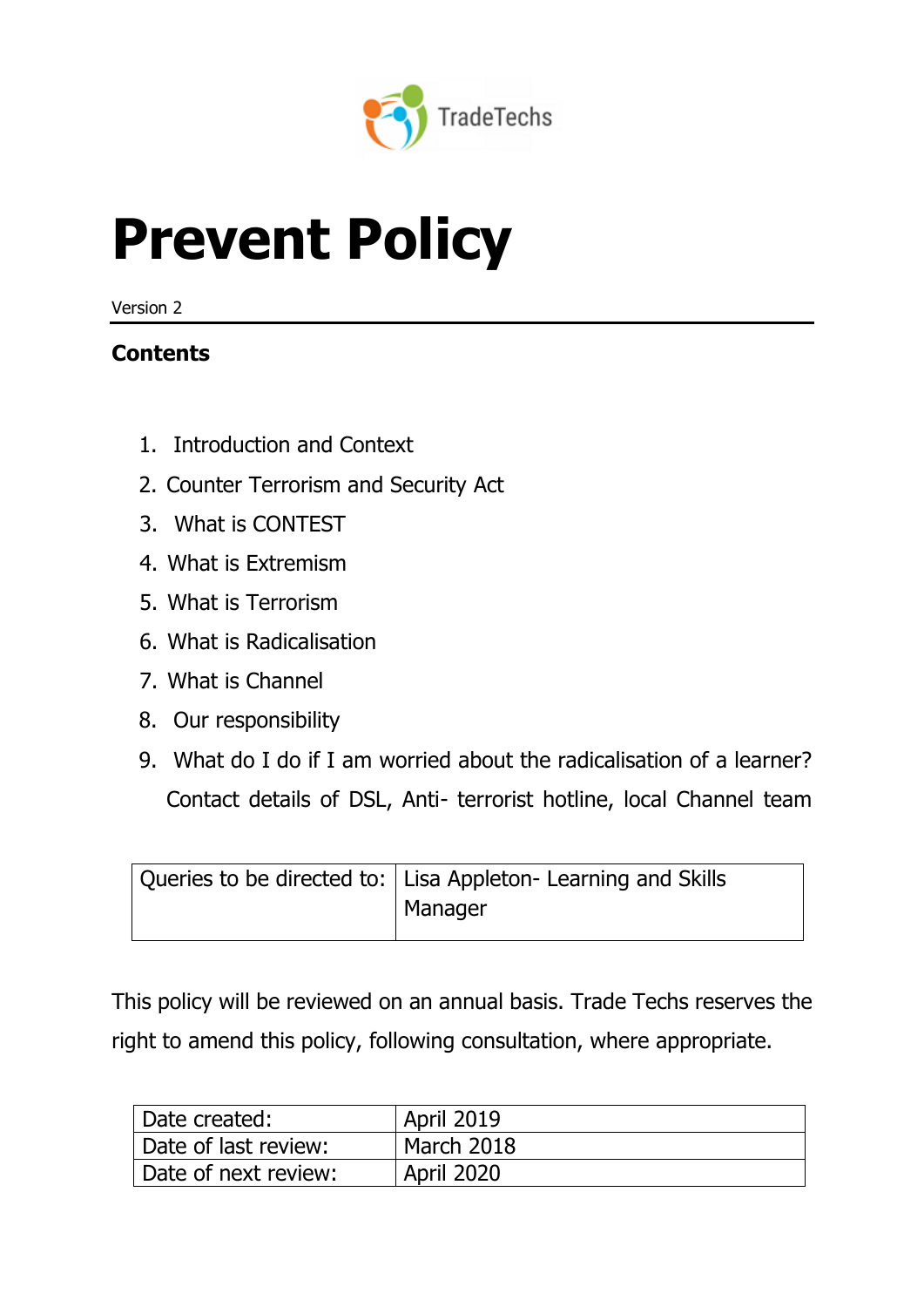# **1. Introduction and Context**

Prevent is part of a Government initiative to develop a robust counter terrorism programme – CONTEST. The UK faces a range of terrorist threats. All the terrorist groups who pose a threat to us seek to radicalise and recruit people to their cause. The Prevent strategy seeks to:

- $\triangleright$  Respond to the ideological challenge of terrorism and aspects of extremism, and the threat we face from those who promote these views
- $\triangleright$  Provide practical help to prevent people from being drawn into terrorism and ensure they are given appropriate advice and support
- $\triangleright$  Work with a wide range of sectors where there are risks of radicalisation which needs to be addressed, including education, criminal justice, faith, charities, the internet and health

A system of threat level has been created which represents the likelihood of an attack in the near future. The five levels are:

Critical- an attack is expected imminently

Severe – an attack is highly likely

Substantial – an attack is a strong possibility

Moderate – an attack is possible but not likely

Low  $-$  an attack is unlikely

#### <https://www.mi5.gov.uk/threat-levels>

The PREVENT duty, which requires the Education sector to have "due regard to the need to prevent people from being drawn into terrorism", supporting terrorism or being drawn into non-violent extremism. This is extended to Employers when working with apprentices. Our expectation is that all employers with whom we work have a shared ethos to keeping apprentices safe. This policy can be viewed on our website.

# **2. Counter-Terrorism and Security Act**

Sect 26 CTS Act places a duty on certain bodies (specified authorities – listed in Schedule 6) to have

"due regard to the need to prevent people from being drawn into terrorism".

Guidance is issued under Section 29 of the Act:

- Respond to the ideological challenge of terrorism and the threat we face from those who promote it
- Prevent people from being drawn into terrorism and ensure that they are given appropriate advice and support
- Work with sectors and institutions where there are risks of radicalisation that we need to address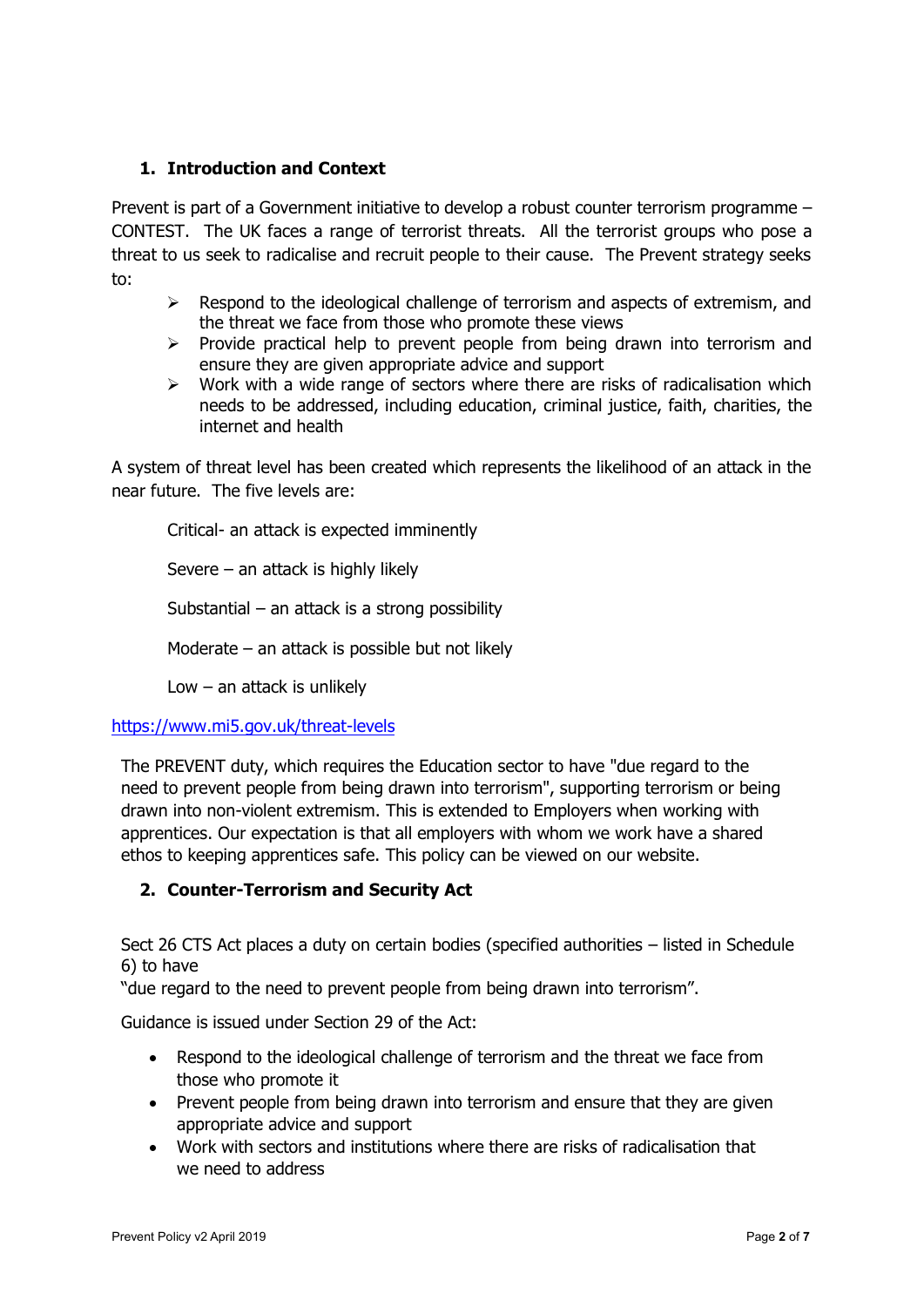# Purpose of Prevent

- $\triangleright$  Prevent aims to safeguard vulnerable individuals (both adults and children) who may be at risk of potentially becoming involved in terrorist activities.
- $\triangleright$  It also aims to support institutions, such as schools, colleges and universities where this may happen.
- $\triangleright$  All frontline staff have a responsibility to report any instances where they think they have identified a Safeguarding issue to their Safeguarding Officer

#### **Responsibilities**

All staff have a legal responsibility under the Prevent Duty to make sure that:

- $\triangleright$  They have undertaken training in the Prevent Duty as identified by their management
- $\triangleright$  They are aware of when it is appropriate to refer concerns about learners to the Prevent officer, usually the provider's Safeguarding officer
- $\triangleright$  They exemplify British values of "democracy, the rule of law, individual liberty and mutual respect and tolerance for those with different faiths and beliefs" into their practice

The Prevent Strategy will specifically

- $\triangleright$  Respond to the ideological challenge of terrorism and the threat we face from those who promote it
- $\triangleright$  Prevent people from being drawn into terrorism and ensure that they are give appropriate advice and support and work with sectors and institutions where there are risks of radicalisation which we need to address

# **3. What is CONTEST?**

**CONTEST** is the Government's Counter Terrorism Strategy, published in July 2006 and refreshed in March 2009. The aim of the strategy is 'to reduce the risk from international terrorism, so that people can go about their lives freely and with confidence.'

**CONTEST** has four strands, often known as the four Ps. The aims of the 4 Ps are:

**PREVENT** - to stop people becoming terrorists or supporting violent extremism **PURSUE** - to stop terrorist attacks through disruption, investigation and detection **PREPARE** - where an attack cannot be stopped, to mitigate its impact **PROTECT** - to strengthen against terrorist attack, including borders, utilities, transport infrastructure and crowded places

# **4. What is Extremism?**

The Government has defined extremism as "vocal or active opposition to fundamental British values, including democracy, the rule of law, individual liberty and mutual respect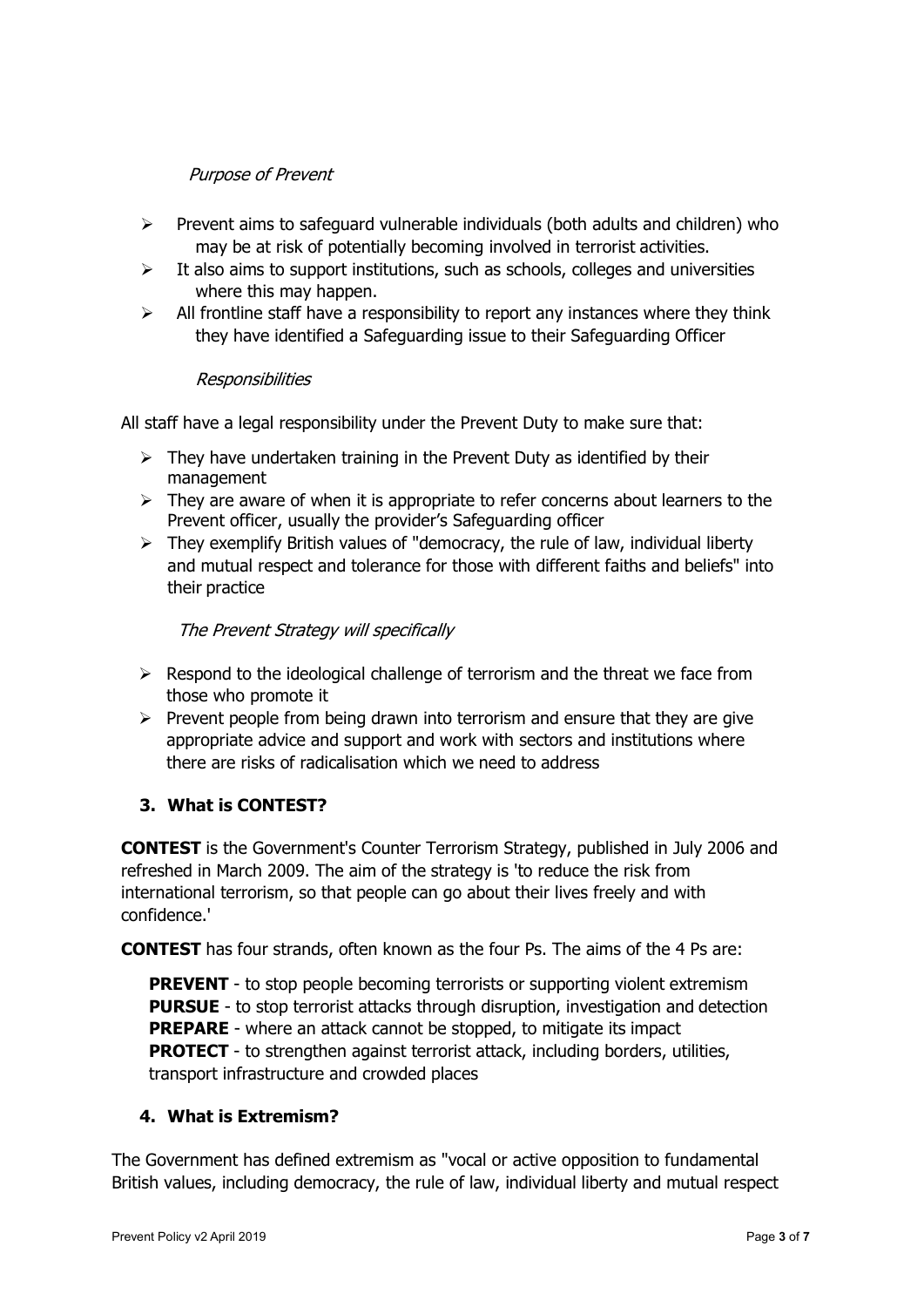and tolerance of different faiths and beliefs". This also includes calls for the death of members of the British armed forces.

Please see British Values Policy for further information including how we embed this into the curriculum and learning journey.

# **5. What is Terrorism?**

An action that endangers or causes serious violence to a person/people, causes serious damage to property or seriously interferes or disrupts an electronic system. The use of threat must be designed to influence the Government or to intimidate the public and is made for the purpose of advancing a political, religious or ideological cause.

# **6. What is radicalisation?**

People can be drawn into violence or they can be exposed to the messages of extremist groups by many means. The risk of radicalisation is the product of a number of factors and identifying this risk requires that staff exercise their professional judgement, seeking further advice as necessary. It may be combined with other vulnerabilities or may be the only risk identified. Potential indicators include:

- $\triangleright$  Use of inappropriate language
- ➢ Possession of violent extremist literature
- ➢ Behavioural changes
- $\triangleright$  The expression of extremist views
- $\triangleright$  Advocating violent actions and means
- $\triangleright$  Association with known extremists
- $\triangleright$  Seeking to recruit others to an extremist ideology

# **7. What is Channel?**

Channel is an early intervention multi-agency process designed to safeguard vulnerable people from being drawn into violent extremist or terrorist behaviour. Channel works in a similar way to existing safeguarding partnerships aimed at protecting vulnerable people.

#### Who does Channel work with?

Channel is designed to work with individuals of any age who are at risk of being exploited by extremist or terrorist ideologues. The process is shaped around the circumstances of each person and can provide support for any form of radicalisation or personal vulnerabilities.

#### How does Channel work?

Each Channel Panel is chaired by a local authority and brings together a range of multiagency partners to collectively assess the risk and can decide whether a support package is needed. The group may include statutory and non-statutory partners, as well as lead safeguarding professionals. If the group feels the person would be suitable for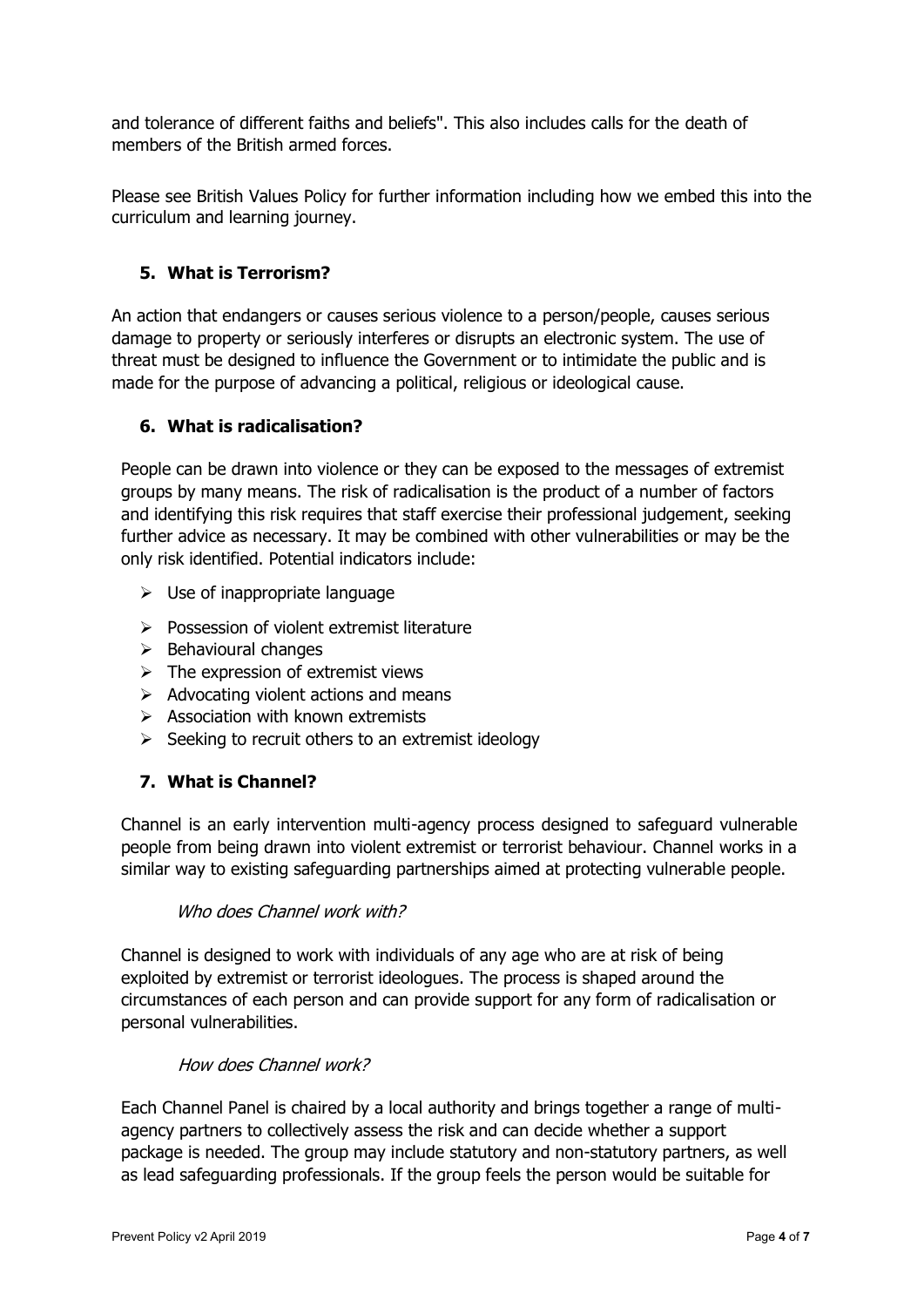Channel, it will look to develop a package of support that is bespoke to the person. The partnership approach ensures those with specific knowledge and expertise around the vulnerabilities of those at risk are able to work together to provide the best support.

Channel interventions are delivered through local partners and specialist agencies. The support may focus on a person's vulnerabilities around health, education, employment or housing, as well as specialist mentoring or faith guidance and broader diversionary activities such as sport. Each support package is tailored to the person and their particular circumstances.

#### How will the person be involved in this process?

A person will always be informed first if it's felt that they would benefit from Channel support. The process is voluntary and their consent would be needed before taking part in the process. This process is managed carefully by the Channel Panel.

Anyone can make a referral. Referrals come from a wide range of partners including education, health, youth offending teams, police and social services.

# What happens with the referral?

Referrals are first screened for suitability through a preliminary assessment by the Channel Coordinator and the local authority. If suitable, the case is then discussed at a Channel panel of relevant partners to decide if support is necessary. Raising a concern if you believe that someone is vulnerable to being exploited or radicalised, please use the established safeguarding or duty of care procedures within your organisation to escalate your concerns to the appropriate leads, who can raise concerns to Channel if appropriate.

# **8. Our responsibility**

It is our responsibility and the responsibility of Employers for our apprentices to protect apprentices and employees from radicalising influences. We do this by building apprentices and employees resilience to extreme narratives during our curriculum and ensuring this is embedded within the full learning journey. During support and supervision we identify any vulnerabilities or worrying changes in behaviour and know what to do if you have concerns about an apprentice or employee. Or close communication with Employers ensures this ethos and commitment is shared as it is crucial for all education establishments and employers to be involved in the Prevent strategy. Trade Techs has a part to play in fostering shared values and promoting cohesion. Trade Techs focus on the risks of violent extremism, which represents the greatest threat at the national level while recognising that other forms of violence and extremism can and do manifest themselves within Trade Techs and other training settings. The Prevent Strategy has five key objectives:

1. To promote and reinforce shared values; to create space for free and open debate, and to listen and support the learner's voice.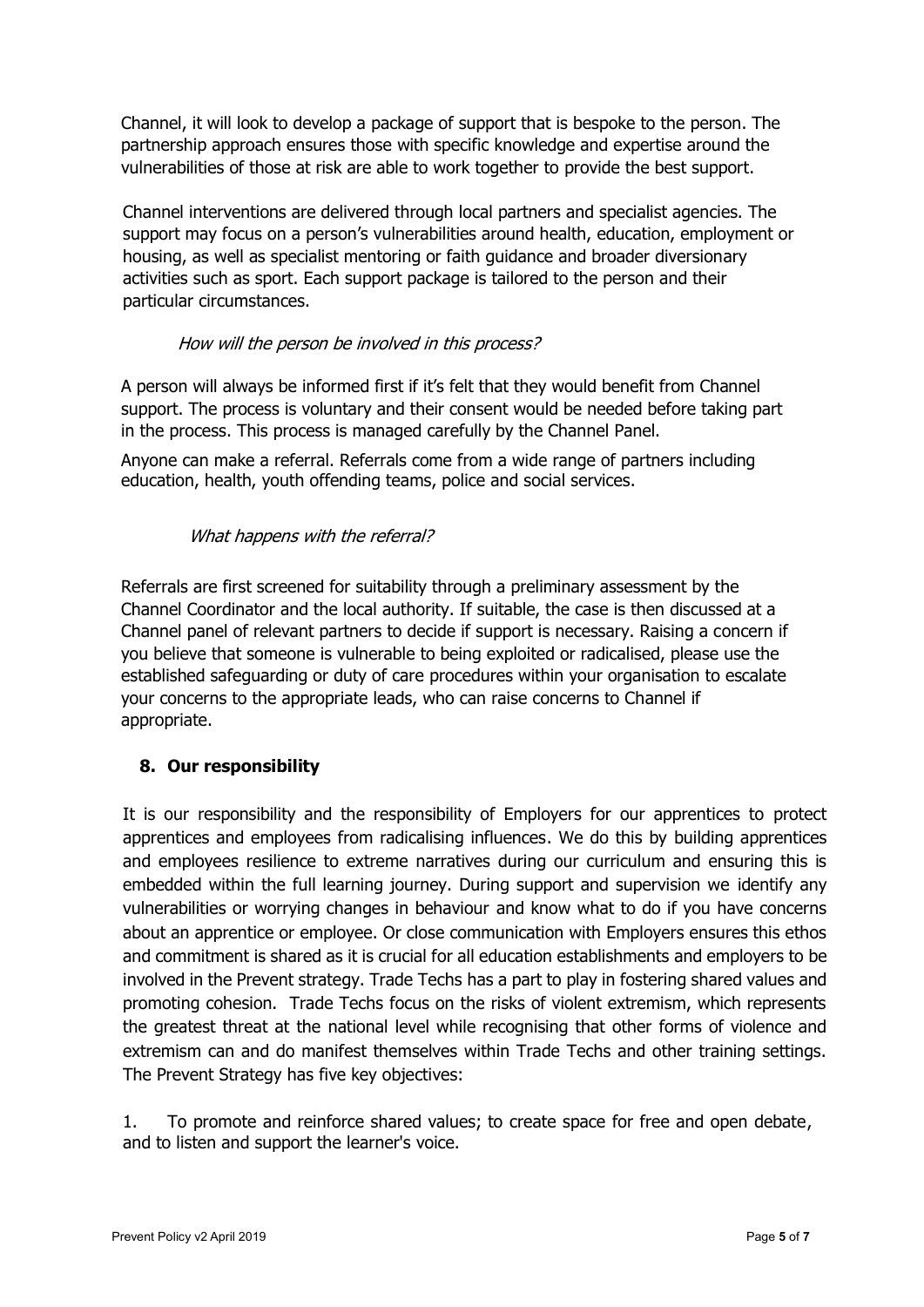2. To break down segregation among different learner communities including by supporting inter-faith and inter-cultural dialogue and understanding, and to engage all learners in playing a full and active role in wider engagement in society

3. To ensure learner safety and that Trade Techs is free from bullying, harassment and discrimination

4. To provide support for learners who may be at risk and appropriate sources of advice and guidance

5. To ensure that learners and staff are aware of their roles and responsibilities in preventing violent extremism.

In order to achieve these objectives, the strategy will concentrate on four areas:

#### Leadership and Values

To provide an ethos which upholds core values of shared responsibility and wellbeing for all learners, staff and visitors and promotes respect, equality and diversity and understanding. This will be achieved through:

- $\triangleright$  Promoting core values of respect, equality and diversity, democratic society, learner voice and participation
- ➢ Building staff and learner understanding of the issues and confidence to deal with them
- $\triangleright$  Deepening engagement with local communities
- $\triangleright$  Actively working with local schools, local authorities, police and other agencies

#### Teaching and Learning

To provide a curriculum which promotes knowledge, skills and understanding to build the resilience of learners, by undermining extremist ideology and supporting the learner's voice. This will be achieved through:

- $\triangleright$  Embedding equality, diversity and inclusion, wellbeing and community cohesion
- ➢ Promoting wider skill development such as social and emotional aspects of learning
- ➢ A curriculum adapted to recognise local needs, challenge extremist narratives and promote universal rights
- ➢ Encouraging active citizenship/participation and learner's voice

#### Learner Support

To ensure that staff are confident to take preventative and responsive steps working with partner professionals, families and communities. This will be achieved through:

- ➢ Establishing strong and effective learner support services
- $\triangleright$  Listening to what is happening at Trade Techs and the community
- ➢ Implementing anti-bullying strategies and challenging discriminatory behaviour
- ➢ Helping learners and staff know how to access support at Trade Techs and or through community partners
- ➢ Supporting at-risk learners through safeguarding and crime prevention processes
- $\triangleright$  Focussing on narrowing the attainment gap for all learners

Managing Risks and Responding to Events